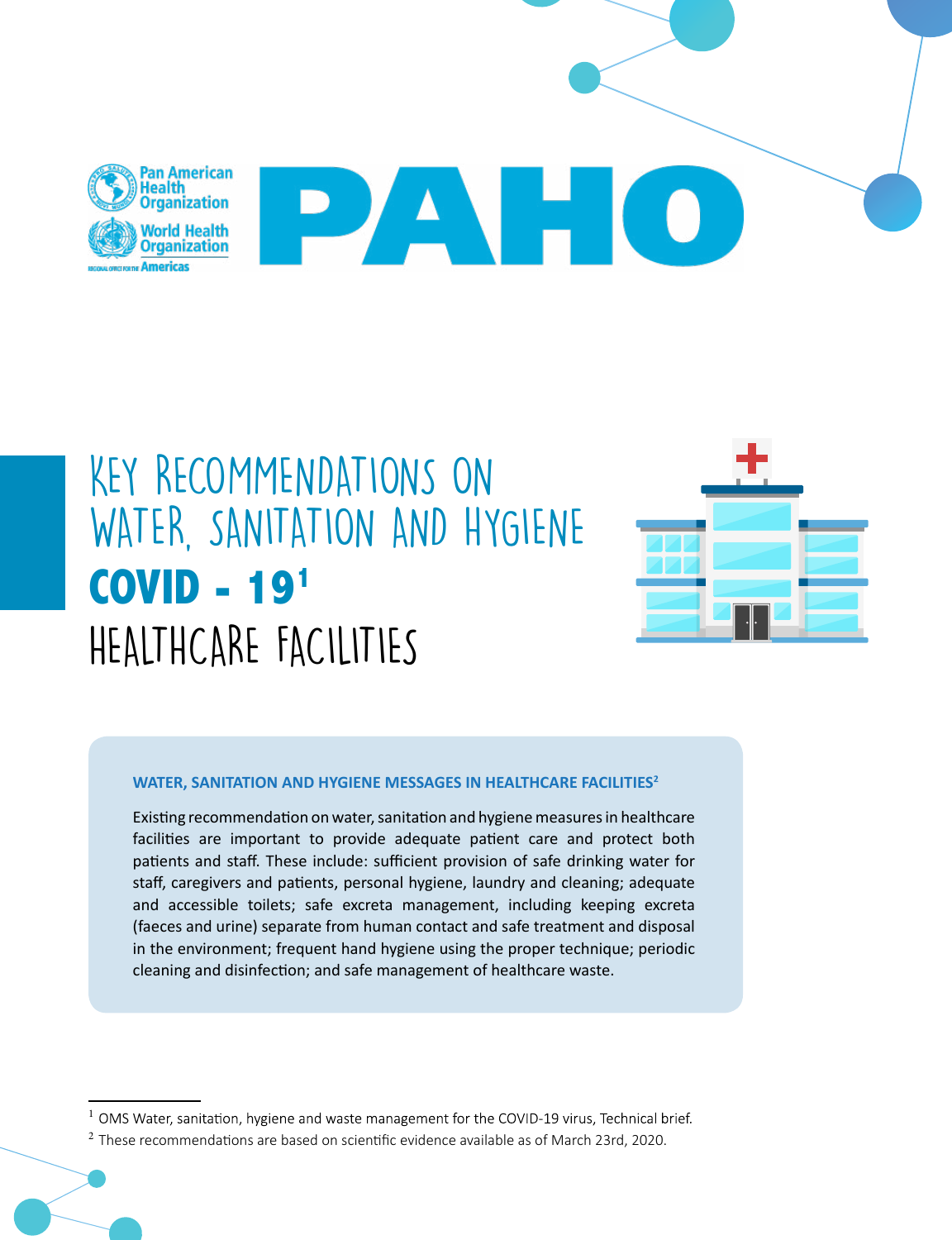

#### **Drinking Water**

- Ensure the safety of drinking water from protected groundwater (springs, wells or perforations) or from treated water supply networks, until the moment of its use or consumption. Some type of treatment of water from unprotected sources should be carried out with simple methods such as filtration and disinfection.
- Ensure the implementation of water quality controls and a surveillance program in the health facility.
- Ensure the presence of residual chlorine of 0.5 mg/L measured at the end points (taps) of the water distribution system.
- It is important that chlorine test kits are available to measure the presence of chlorine in water (Residual chlorine can be measured with simple materials, for example, a colorimetric comparator and N,Ndiethyl-p-phenylenediamine [DPD] tablets).
- In the absence of residual chlorine at some points in the network, including the taps, it is necessary to add chlorine to the water to achieve total disinfection and a sufficient content of residual chlorine at the points of use or consumption.
- Ensure that staff, patients and caregivers have access at all times to a controlled drinking water point.
- It is important that the water supply is guaranteed for hand washing after going to the bathroom and before handling food, as well as before and after caring for patients.
- It must be ensured that all the critical places of the health care facility (operating rooms, rooms, doctor's offices, aid stations, etc.), as well as service areas (sterilization areas, laboratories, kitchen, laundry, showers, toilets, storage of waste and mortuary) are equipped with a controlled water point, soap or an equivalent. Users should always have a water distribution point nearby so they can use it when they need it. If not, ensure that there is a trolley with a container, soap and a jug of clean water for staff to wash their hands in between patients.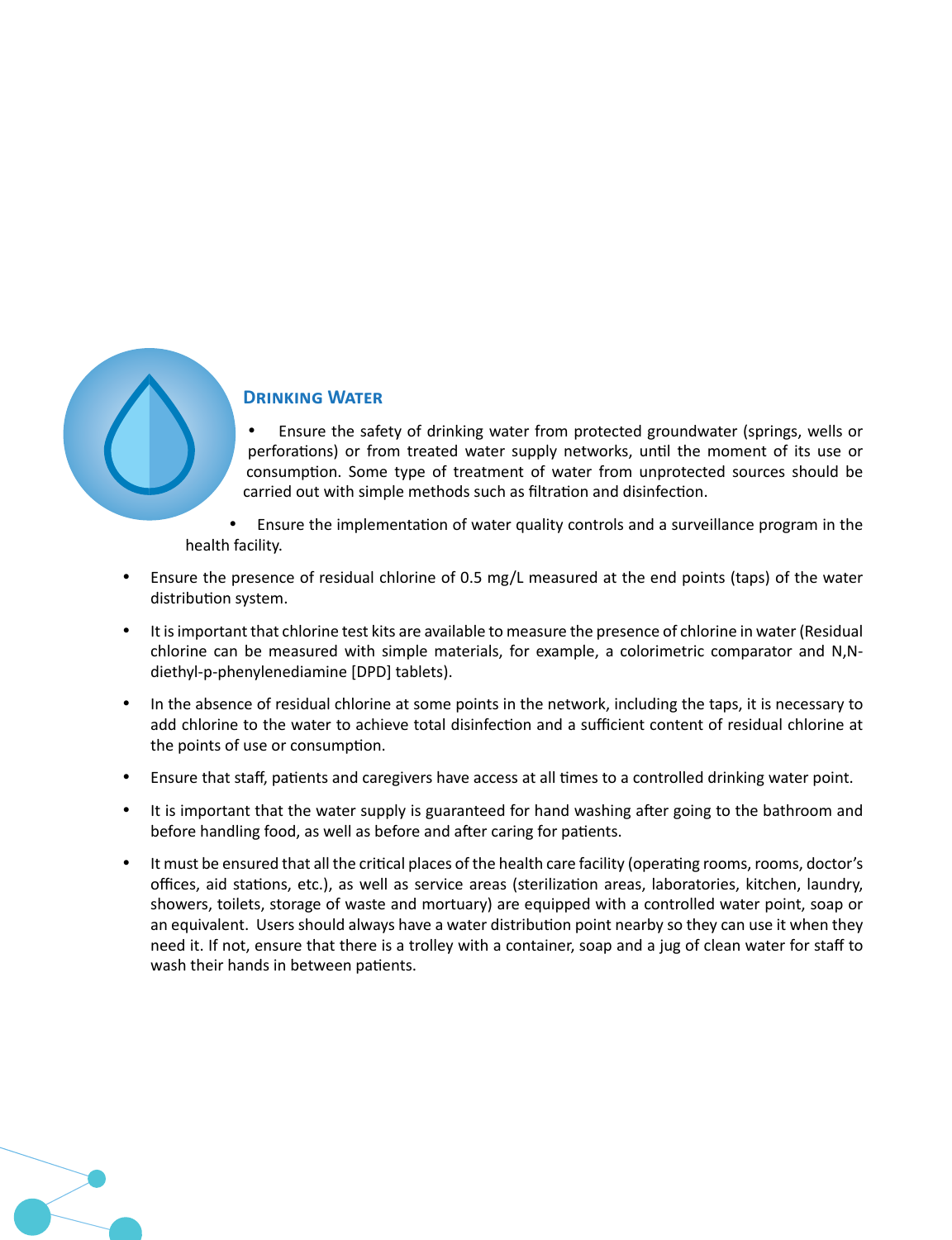

#### **Hand hygiene**

It is recommended to wash hands with soap and water.

If no soap and water are available use the hand hygiene method with Alcohol Based Hand Rub (ABHR 70%) for 20-30 seconds, using the appropriate technique, if the hands are not visibly dirty or are not contaminated with secretions (see video).

- Hand hygiene should be performed at all 5 times: before touching the patient, before performing a clean / aseptic task, after the risk of exposure to body fluids, after touching the patient and after contact with the environment of the patient, whether this is a suspected or confirmed COVID-19 patient. Even before putting on personal protective equipment (PPE) and after removing it, every time you change gloves, after any contact with a patient's waste, after contact with any respiratory device, secretions, before eating and after use the bathroom.
- Functional hand hygiene facilities must be present at all points of care for health workers and in areas for donning and doffing PPE.
- Functional hand hygiene facilities should be available to all patients, families and visitors within 5 meters of the restrooms, as well as in waiting rooms and dining rooms and other public areas.

## **Healthcare Waste**

Use waste containers with different color codes or easily recognizable symbols in suitable places. Waste from all services is collected and stored in safe conditions before being treated and / or disposed of.

All sanitary waste produced during the care of patients with COVID-19 should be collected safely in designated containers and bags, treated with a chlorine solution of 0.1%, and then disposed of and / or treated safely, preferably on site.

- If waste is moved off-site, it is essential to understand where and how it will be treated and disposed of.
- The waste disposal area should be fenced off. It must be equipped with a distribution point for water and soap to wash hands and detergent and disinfectant and to clean and disinfect containers with a chlorine solution of 0.1%.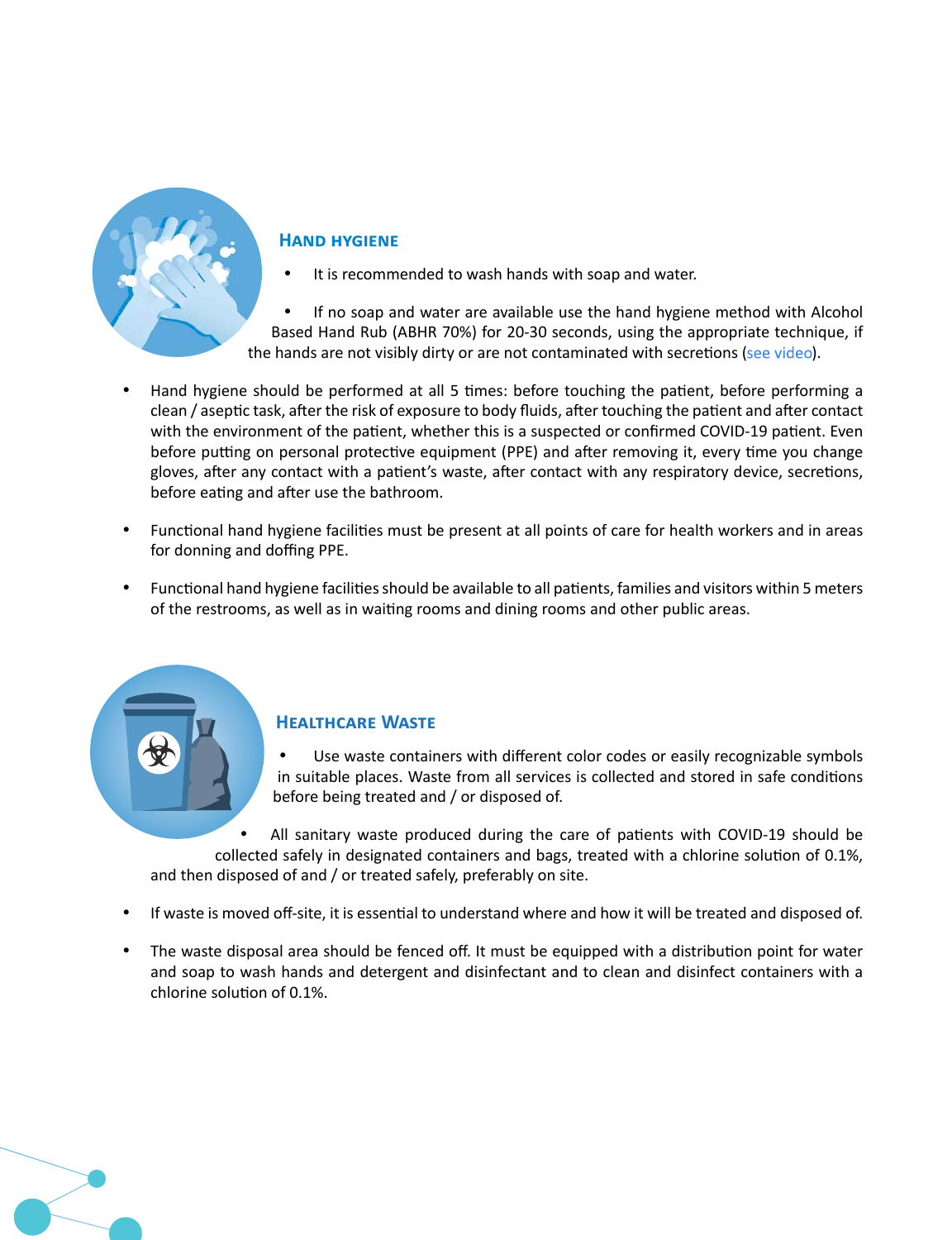**SANITATION** 

Strengthen sanitary inspection measures to assess risks associated with hospital sanitation, for the implementation of appropriate actions.

• Suspected or confirmed cases of COVID-19 should be treated with separate flush toilets or latrines that have a door that closes from the patient's room and are not used by people who do not have COVID-19.

- Wastewater from sinks, showers, sinks (gray water) and toilets with water discharge (sewage) must be channeled through a conventional piping system to be emptied into the external sewer or into a specially constructed system that allow them to be removed.
- • If health facilities are connected to sewers, a risk assessment should be performed to confirm that the wastewater is contained within the system (ie not leaking) prior to arrival at a treatment and / or disposal site working.
- If the patient cannot use a latrine, the excreta should be collected in a diaper or clean tub and should be disposed of immediately and carefully in a separate toilet or latrine used only for confirmed or suspected cases of COVID -19.
- Anyone handling faeces must follow contact precautions wearing PPE including waterproof long-sleeved gowns, gloves, boots, masks, and goggles / face shield to avoid exposure.
- If diapers are used, they should be disposed of, as they would in all situations, as infectious waste.
- If a bucket is used after the collection and disposal of the excreta from the bucket, it should be cleaned with a neutral detergent and water, disinfected with a 0.1% chlorine solution and then rinsed with clean water (discarding the rinse in drains). or a toilet / latrine).
- For smaller health care facilities in low-resource settings, if space and local conditions allow, pit latrines may be the option of choice. Standard precautions should be taken to avoid contamination of the environment by excreta. These precautions include ensuring that there are at least 1.5 meters between the bottom of the well and the water table.
- • All open sewage drainage systems must be covered to prevent breeding of disease vectors or people becoming infected from direct exposure.
- When possible, the toilet should be flushed with the lid down to avoid drips, splashes and spray clouds.
- If separate toilets cannot be used, the toilet should be cleaned and disinfected with a 0.1% clorine solution at least twice a day with a trained cleaner using PPE (gown, gloves, boots, mask, and face shield / goggles).
- Health personnel and workers must have separate toilets from all patients.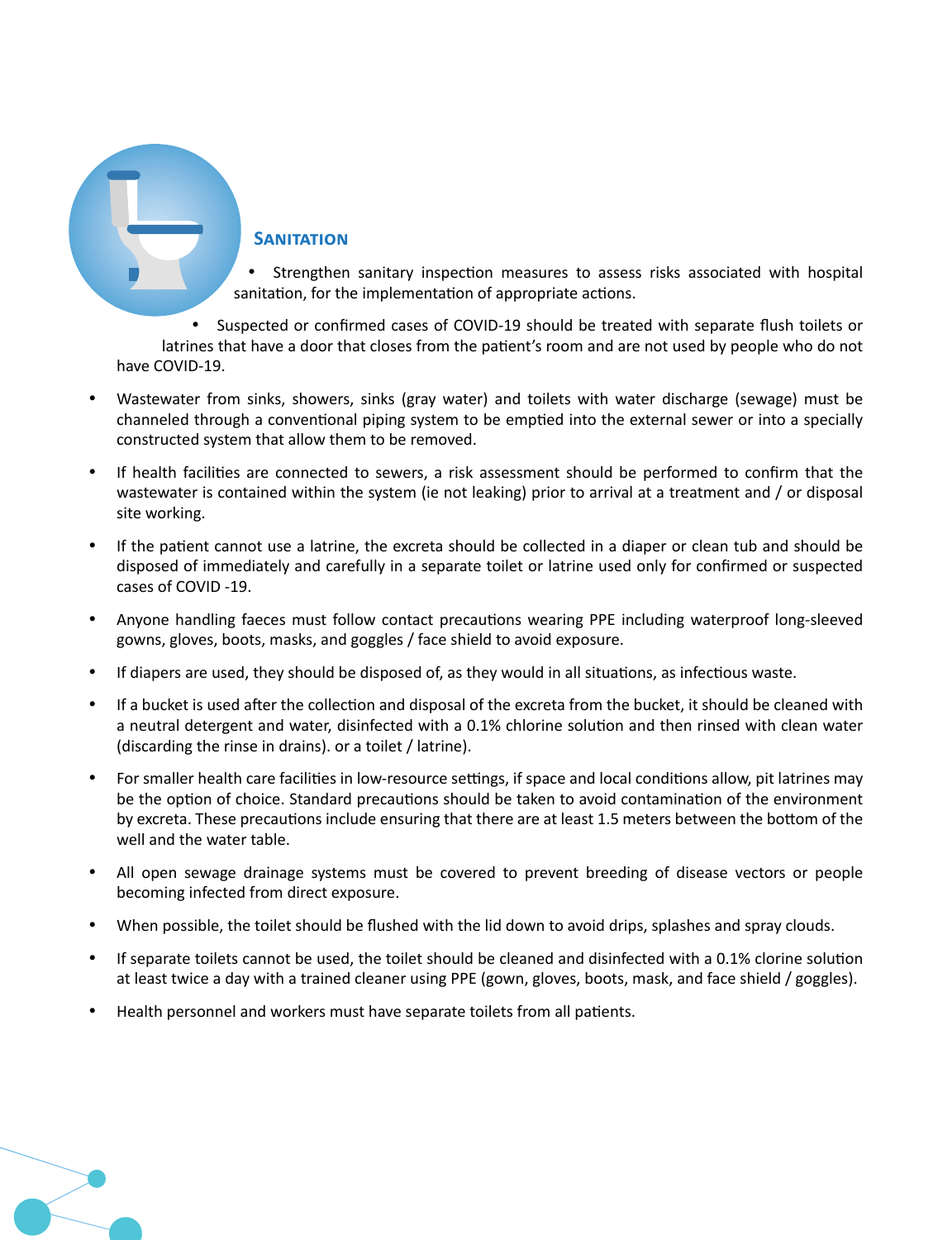

#### **Cleaning and laundry**

Laundry and surfaces in all settings where COVID-19 cases receive care (treatment units, community care centers) should be cleaned regularly (at least once a day and when the patient is discharged).

Disinfectants that are active against enveloped viruses, such as the COVID-19 virus, include commonly used hospital disinfectants. Currently, the WHO recommends the use of:

- o 62%-70% ethyl alcohol to disinfect small areas, for example: reusable dedicated equipment (for example, thermometers) between uses.
- o Use a product with sodium hypochlorite 5%-6% to obtain a disinfection solution of 0.1% for surface disinfection.
- All persons working with bedding, towels, and soiled clothing of COVID-19 patients should wear suitable PPE, which includes strong gloves, mask, eye protection (goggles / face shield), long-sleeved gown, apron and closed boots or shoes before touching any dirty bedding.
- Must perform hand hygiene after exposure to blood / body fluids and after PPE removal.
- Dirty clothing should be placed in clearly labeled, leak-proof bags or containers, carefully removing any solid stool and placing it in a covered container for disposal in the toilet or latrine.
- • If excreta is found on surfaces (bed, flooring, etc.), excreta should be carefully removed with paper towels and immediately disposed of safely in a toilet / latrine.
- It is recommended to machine wash the sheets and clothing with warm water (60 $^{\circ}$  90 $^{\circ}$ C) and laundry detergent. If it cannot be machine washed, they can be soaked in hot soapy water in a large drum, using a stir stick, avoiding splashes.
- The drum should be emptied and the laundry will be soaked in 0.05% chlorine for approximately 30 minutes. Finally, rinse with clean water and allow the bedding to dry completely in sunlight.
- The floor should then be washed with soap and water and disinfected (for example, with 0.1% chlorine solution) following the published guidelines on cleaning and disinfection procedures for body fluid spills.